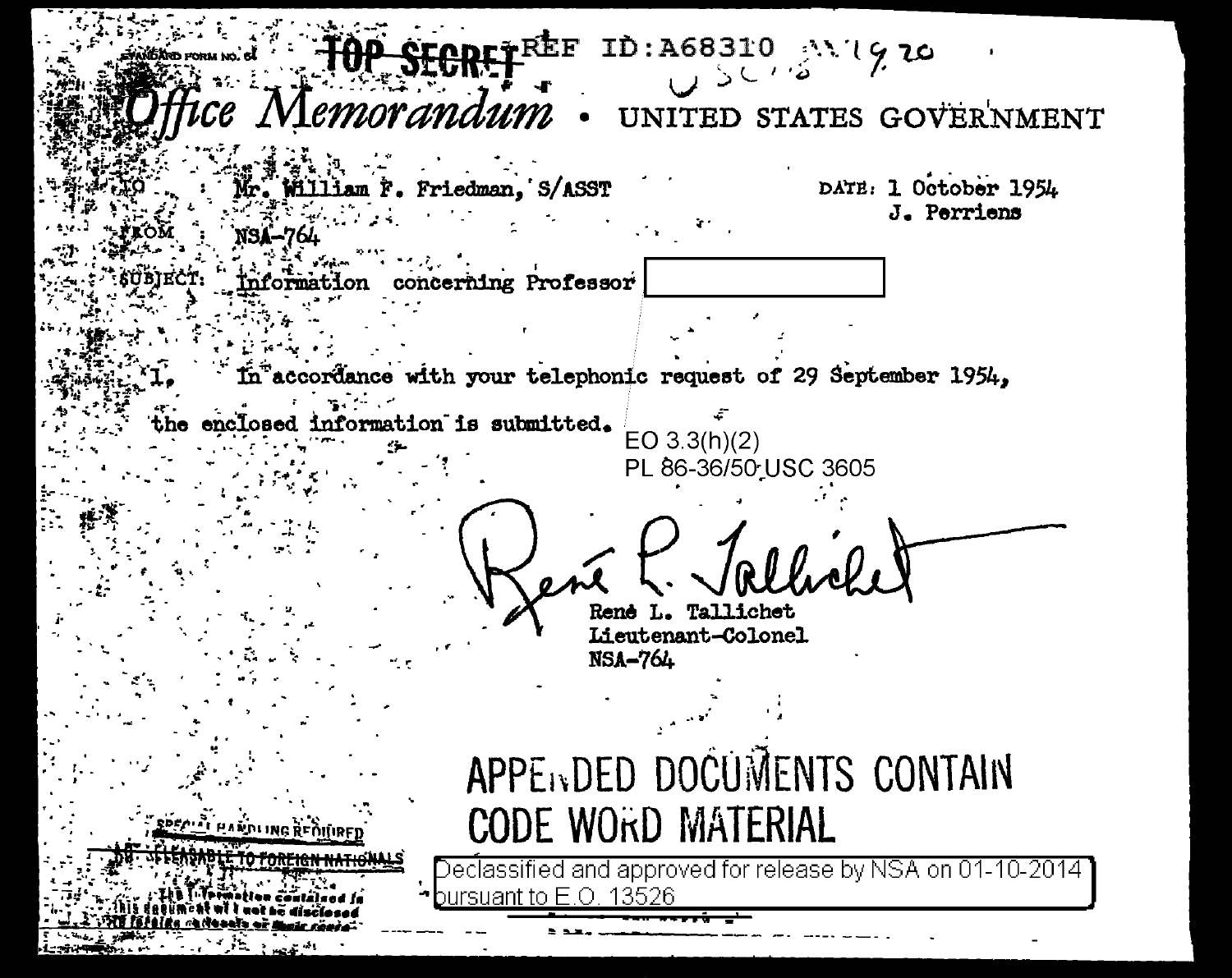| <b>SECRET</b>                                                                                                                                                                                                                                 | REF.                   | ID:A68310                                    |  | EO 3.3(h)(2)<br>PL 86-36/50 USC 3605 |  |
|-----------------------------------------------------------------------------------------------------------------------------------------------------------------------------------------------------------------------------------------------|------------------------|----------------------------------------------|--|--------------------------------------|--|
|                                                                                                                                                                                                                                               | INFORMATION CONCERNING |                                              |  | 1 October 1954                       |  |
|                                                                                                                                                                                                                                               |                        |                                              |  |                                      |  |
|                                                                                                                                                                                                                                               |                        |                                              |  |                                      |  |
|                                                                                                                                                                                                                                               |                        | delivered a report in August 1945 on the de- |  |                                      |  |
|                                                                                                                                                                                                                                               |                        |                                              |  |                                      |  |
| and cryptanalysis for the<br>German Science (Mathematische und maschinelle Methoden beim Chiff-<br>rieren und Dechiffrieren, Naturforschung und Medizin in Deutschland<br>1939-1946 - Mathematical and Machine Methods in Enciphering and De- |                        | Government.<br><b>The</b>                    |  | Review on                            |  |
| ciphering, Natural Science and Medicine in Germany, 1939-1946), com-                                                                                                                                                                          |                        |                                              |  |                                      |  |
| pleted in 1947, included a report by                                                                                                                                                                                                          |                        |                                              |  | Another report,<br>EO 3.3(h)(2)      |  |

June 1947, CM IN 58582, CONFIDENTIAL) 5. NSA Technical Library, C-3649, NO CLASSIFICATION SHOWN.

activated on 1 July 1947. (WD CMC Frankfurt/AGWAR Nr: SN 31963, 20

**TOP SECRET FROTH** 

SPECIAL HANDLING REQUIRED

**J.C. PELEACABLE TO FOREIGN NATIONALS** 

The information contained in<br>this decement will not be disclosed<br>to foreith rationals or their repro-<br>sepinitives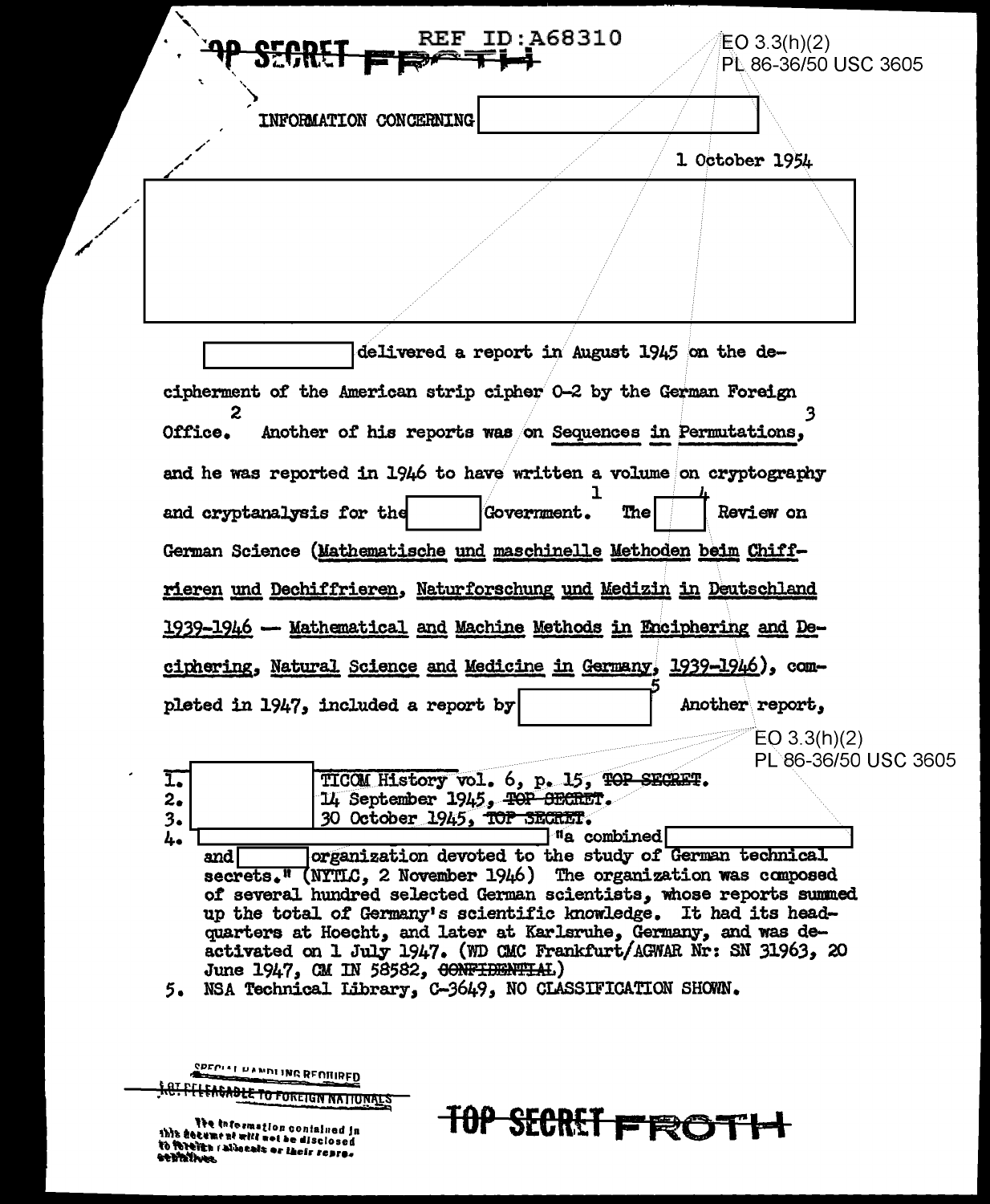## ID:A68310<br>- 2**FROTH** ∄EO 3.3(h)(2) PL 86-36/50 USC 3605

written in February 1948. was entitled Chiffrierverfahren der neuesten Zeit (Up-to-date Cryptography); the author is listed as being a resident of Mainz at this time.

A 1944 message states that the Embassy in Paris informed the French that a volume entitled Applied Mathematics was reportedly to be published under the aegis of the French: in Chapter Nine of the book. Prof. was to deal with "methods of decrypt- $EO 3.3(h)(2)$ ment."

PL 86-36/50 USC 3605 In December 1951. presented a claim against the United States for the loss of personal property incurred by several former Foreign Office cryptographic and cryptanalytic personalities when they were moved from Berlin to Burgscheidungen and later to Marburg. A letter from ASAE to the Chief, ASA, forwarding this list of claimants, stated that "the Judge Advocate General, European Command, in replying to latest request in settlement of the group's claim, will disclaim any responsibility on the part of the United States, primarily because the loss of property was incurred when the group was moved from Berlin to Burgscheidungen. This move was made by the Government." It is suggested that these persons, Dr. possibly included, were at some time employed by the United States, since the implication in the ASAE letter is that the United

 $I_{\bullet}$ NSA Technical Library, C-3649, NO CLASSIFICATION SHOWN.

24 January 1949, TOP SECRET CODEWORD. 2.

3. 17 December 1951, TOP SECRET.

SPECIAL UZNDITING REGUIRED

<del>NOT RELEASABLE TO FOREIGN NAT ONALS</del>

The information contained in this document will not be disclosed to foreign nationals or their represeatatives

<del>SECRET</del>